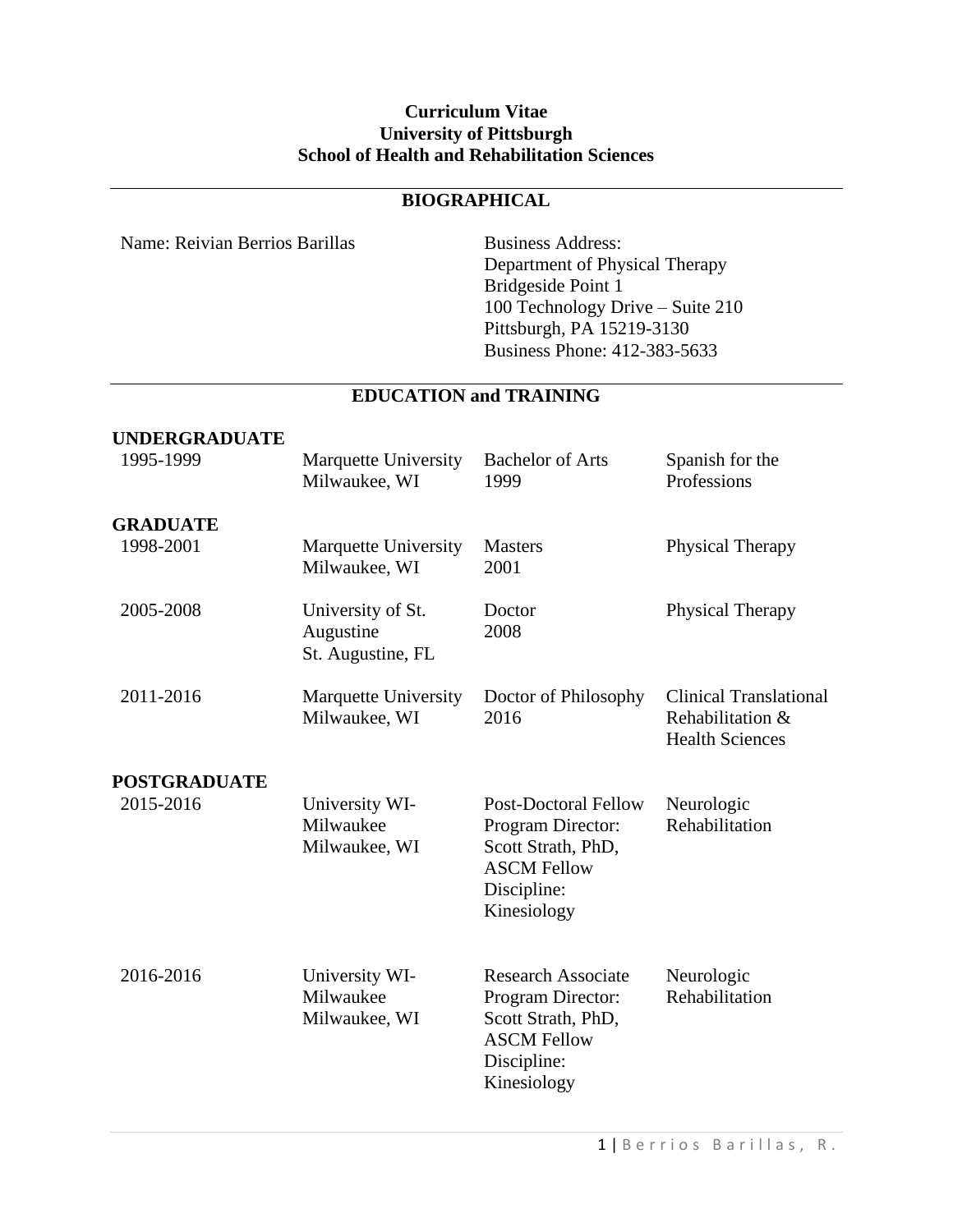# **APPOINTMENTS and POSITIONS**

#### **ACADEMIC**

| 2002-2006, 2009-2012 | <b>Marquette University</b><br>Milwaukee, WI     | Instructor, Dept of Physical<br>Therapy                                                                            |  |
|----------------------|--------------------------------------------------|--------------------------------------------------------------------------------------------------------------------|--|
| 2004-2005            | Marquette University<br>Milwaukee, WI            | Academic Advisor, Dept of<br>Physical Therapy                                                                      |  |
| 2010-2011            | <b>Gateway Technical College</b><br>Kenosha, WI  | Instructor & Academic<br><b>Coordinator of Clinical</b><br>Education, Dept of Physical<br><b>Therapy Assistant</b> |  |
| 2011-2011            | <b>Marquette University</b><br>Milwaukee, WI     | Laboratory Supervisor, Dept<br>of Physical Therapy                                                                 |  |
| 2011-2015            | Marquette University<br>Milwaukee, WI            | Graduate Assistant, Dept of<br><b>Physical Therapy</b>                                                             |  |
| 2014-2014            | <b>Marquette University</b><br>Milwaukee, WI     | Instructor, Dept of Physical<br>Therapy                                                                            |  |
| 2016-2020            | Concordia University-<br>Wisconsin<br>Mequon, WI | Assistant Professor, Dept of<br><b>Occupational Therapy</b>                                                        |  |
| 2021-present         | University of Pittsburgh<br>Pittsburgh, PA       | Assistant Professor, Dept of<br><b>Physical Therapy</b>                                                            |  |
| <b>NON-ACADEMIC</b>  |                                                  |                                                                                                                    |  |
| 2001-present         | Aurora/Advocate Health Care<br>Milwaukee, WI     | <b>Staff Physical Therapist</b>                                                                                    |  |

# **CERTIFICATION and LICENSURE**

# **MEDICAL or OTHER PROFESSIONAL LICENSURE:**

1. Licensed Physical Therapist/Wisconsin #9667-24 2. Licensed Physical Therapist/Pennsylvania #PT029223 2001-present 2021-present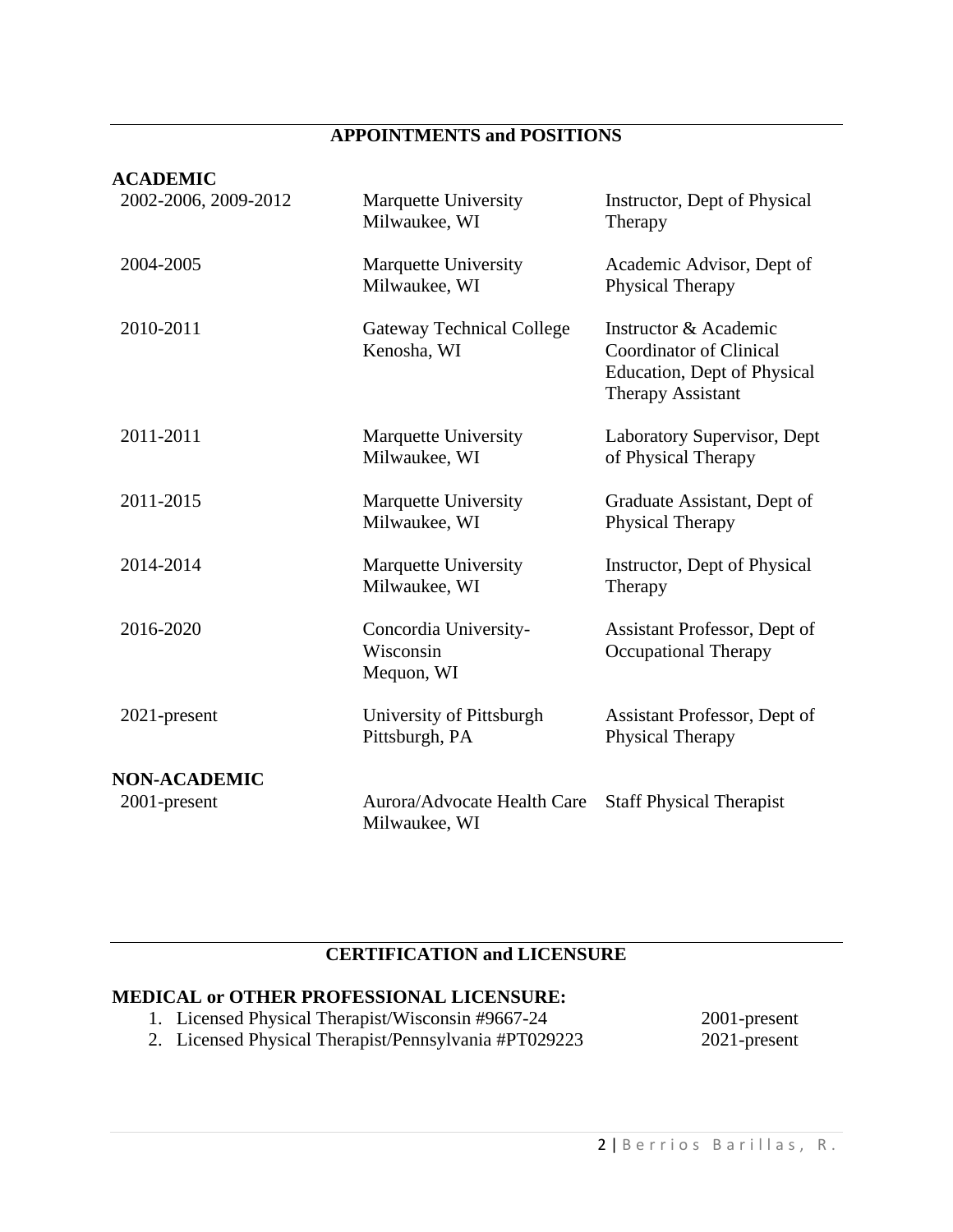### **MEMBERSHIP in PROFESSIONAL and SCIENTIFIC SOCIETIES**

| 1. American Physical Therapy Association (APTA)                   | $2001$ - present |
|-------------------------------------------------------------------|------------------|
| 2. Wisconsin Physical Therapy Association (WPTA)                  | $2001$ - present |
| 3. Aurora/Advocate Health Care Clinical Reference                 | 2008- present    |
| 4. Clinical Translation Health Sciences of Southeastern Wisconsin | $2011$ - present |
| 5. Wisconsin Occupational Therapy Association                     | 2016-2019        |
| 6. American Association of Anatomists                             | 2017-2020        |
| 7. APTA-Education Section, Anatomy Special Interest Group (SIG)   | $2017$ - present |
| 8. American Association of Clinical Anatomists                    | 2020- present    |
| 9. APTA-Orthopedic Section                                        | 2020- present    |
| 10. APTA-Health Policy & Administration Section, Global Heath &   | 2020- present    |
| Technology                                                        |                  |

#### **HONORS**

| 1. Neuromuscular Plasticity Scholar - University of Florida (\$350) | 2013 |
|---------------------------------------------------------------------|------|
| 2. Graduate School Travel Award - Marquette University (\$300)      | 2013 |
| 3. External Research Awardee - Concordia University                 | 2017 |

### **PUBLICATIONS**

#### 1. ORIGINAL PEER REVIEWED ARTICLES

1. Rybar MM, Walker, E, Kuhnen, HR, Ouellette DR, **Berrios R**, Hunter SK, Hyngstrom, AS. (2014). The stroke-related effects of hip flexion fatigue on over ground walking. Gait & Posture. 39: 1103-1108. doi: 10.1016/j.gaitpost.2014.01.012. PMID: 24602975. PMCID: PMC4007512. 2. Murphy S, **Berrios R**, Nelson A, Negro F, Farina D, Schmit B, Hyngstrom A. (2015). Impaired regulation post-stroke of motor unit firing behavior during volitional relaxation of knee extensor torque assessed using high density surface EMG decomposition. IEEE Engineering in Medicine and Biology Society Conference. 2015: 4606-9. doi: 10.1109/EMBC.2015.7319420. PMID: 26737320. PMCID: PMC5073378.

3. Kirking M, **Berrios Barillas R**, Nelson P, Hunter S, Hyngstrom A. (2017). Sex differences in neuromuscular fatigue of the knee extensors post stroke. Brain Science. 7: 8.

doi: 10.3390/brainsci7010008. PMID: 28085089. PMCID: PMC5297297.

4. Kalinosky BT, **Berrios Barillas R**, Schmit BD. Structurofunctional resting-state networks correlate with motor function in chronic stroke. (2017). NeuroImage: Clinical, 16C: 610-623. doi: 10.1016/j.nicl.2017.07.002. PMID: 28971011. PMCID: PMC5619927.

5. Benning, M, Lemkuil, S, Sullivan, A, Moser, C, Watry-Christian, M, **Berrios, R**. (2018). Effectiveness of a 5-day summer handwriting camp for children ages 5-9 years old. Journal of Occupational Therapy, Schools & Early Intervention. 11: 385-395.

https://doi.org/10.1080/19411243.2018.1496868.

6. **Berrios Barillas, R**. (2019). The effect of 3D human anatomy software on online students' academic performance. Journal of Occupational Therapy Education. 3.

https://doi.org/10.26681/jote.2019.030202

7. Hyngstrom, A, Cho, C, **Berrios Barillas, R,** Joshi, M, Rowley, T, Keenan, K, Staudenmayer, J, Swartz, AM, Strath, S. (2020). Identification of latent classes of motor performance in a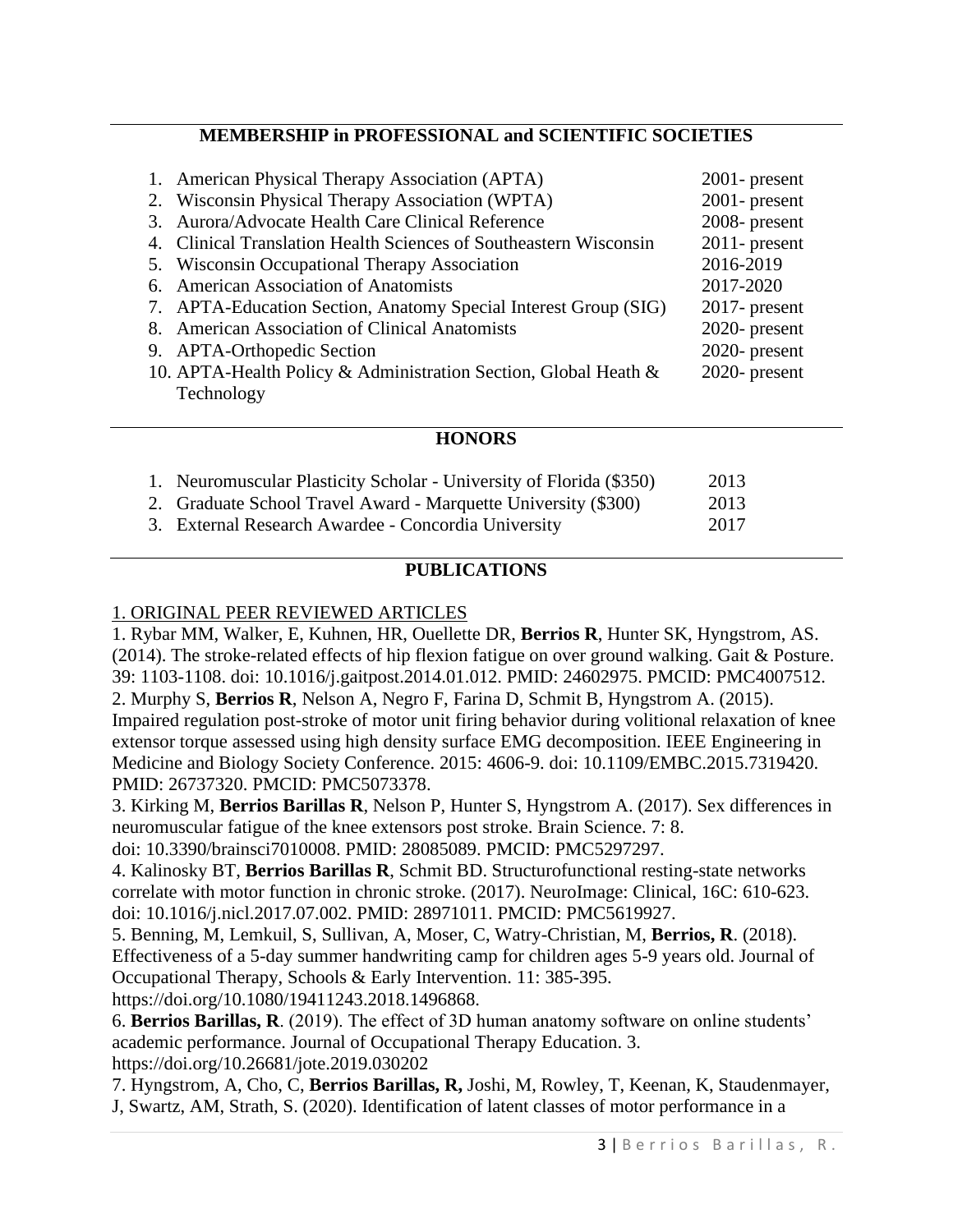heterogeneous population of adults. Archives of Rehabilitation Research and Clinical Translation. 2(4). https://doi.org/10.1016/j.arrct.2020.100080.

https://www.sciencedirect.com/science/article/pii/S2590109520300689?via%3Dihub 8. **Berrios Barillas, R**, Lemley, K. (2021). Is compressed and limited synchronous delivery of anatomy content in a hybrid delivery format effective in transitional OT student learning. Journal of Occupational Therapy Education. (in press)

# 2. PUBLISHED ABSTRACTS (in Scientific Journals)

1. **Berrios Barillas, R**, Lemley, K. (2019). Supervised human anatomy laboratory time and its effect on short- and long-term academic course grade performance. *Journal of Anatomy*. Presented at International Federation of Anatomists Association Congress, London, UK, 2019. https://doi.org/10.1111/joa.13163

3. ABSTRACTS (not published in Scientific Journals)

1. Rybar M, Kuhnen, H, **Berrios Barillas R**, Walker E, Ouellette D, Dillon L, Patel M, Hunter S, Schmit B, Hyngstrom A. Hip flexor fatigue following sub-maximal concentric contractions and walking function post stroke. APTA Combined Sections Meeting, 2013.

2. **Berrios Barillas R**, Kirking MD, Rybar MM, Schmit BD, Kipp K, and Hyngstrom AS. The effect of stimulus frequency on h-reflex responses post stroke. University of Florida Neuromuscular Plasticity Symposium, 2013.

3. Ouellette D, Rybar M, Kuhnen, H, Walker E, **Berrios Barillas R**, Hunter S, Schmit B, Hyngstrom A. Hip flexor fatigue following sub-maximal concentric contractions and walking function post stroke. WPTA Spring Conference, 2013.

4. Rybar M, Kuhnen, H, **Berrios Barillas R**, Walker E, Ouellette D, Hunter S, Schmit B, Hyngstrom A. Hip flexor fatigue following sub-maximal concentric contractions and walking function post stroke. WPTA Spring Conference, 2014.

5. Murphy S, **Berrios R**, Hunter S, Negro F, Farina D, Nelson PA, Schmit B, Keenan K, Hyngstrom A. Stroke-related changes in the motor unit firing behavior during fatiguing contractions. International Motorneuron Meeting, 2014.

6. Murphy S, **Berrios R**, Hunter S, Negro F, Farina D, Nelson PA, Schmit B, Keenan K, Hyngstrom A. Modulation of motor units during repeated contractions post-stroke. Society of Neuroscience Annual Meeting, 2015.

7. **Berrios, R**, Kirking, M, Kuhnen, H, Hunter, S, Schmit, B, Hyngstrom A. Fatiguing contractions of paretic knee extensors do not exacerbate stretch reflex responses. Society of Neuroscience Annual Meeting, 2015.

8. **Berrios, R**, Joshi, M, Keenan, K, Strath, S, Hyngstrom, A. The relationship between submaximal knee extensor force regulation and function post stroke. APTA Combined Sections Meeting, 2016.

9. Lutz, M, Menozi, A, Moser, C, Watry, M, **Berrios Barillas, R.** Effects of an intensive shortterm occupational therapy program on the quality of manuscript handwriting. AOTA/NBCOT National Student Conclave, Dearborn, MI, 2016.

10. Carlson, C., Kohlbauer, E., Roozenboom, B., Weingarten, S., Watry-Christian, M, **Berrios Barillas, R.** The impact of service learning and academic performance on professional growth. CUW Faculty Conference, 2017.

12. Sullivan, A, Alfano, A, Benning, M, Lemkuil, S, Moser, C, Watry-Christian, M, **Berrios Barillas, R.** The effects of a 5-day manuscript and cursive camp for 4-10-year-old children. AOTA/NBCOT National Student Conclave, Birmingham, AL, 2017.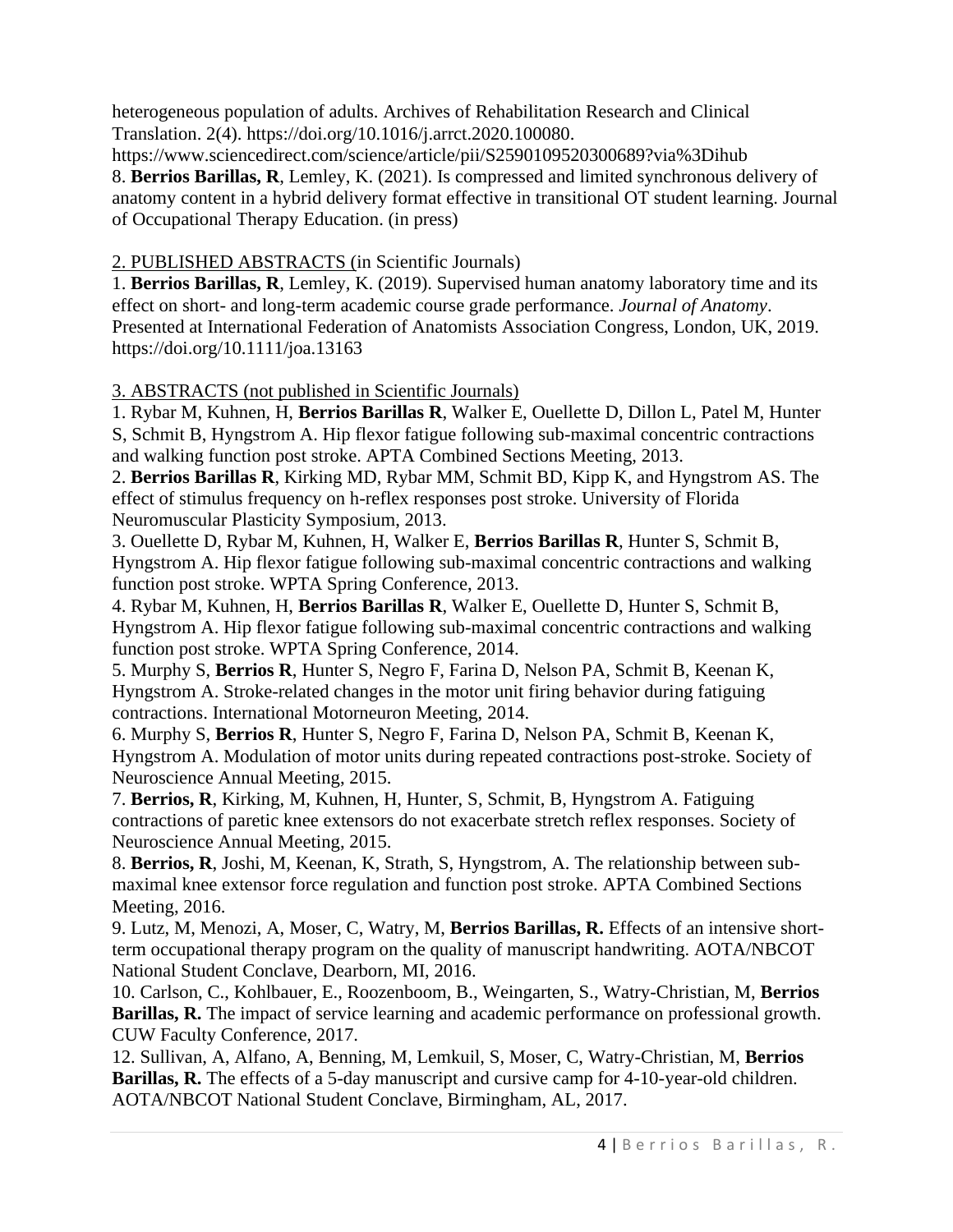13. Sabel, B, Hilbelink, M, Sass, K, Cunningham, B, Radue, K, Warbelton, M, **Berrios, R.** Impact of 3D human anatomy software on academic performance of non-traditional occupational therapy students. Annual Occupational Therapy Association/Pi Theta Epsilon Annual Conference, New Orleans, LA, 2019.

14. Withey, M, Bushke, M, Runke, C, Carlson, C, Kohlbauer, E, Roozenboom, B, Moser, C, Watry-Christian, M, **Berrios, R.** Preventative occupational therapy impact on classroom engagement in urban parochial schools. Annual Occupational Therapy Association/Pi Theta Epsilon Annual Conference, New Orleans, LA, 2019.

15. Lafrenz, O, Lucht, A, Banks, A, Lemley, K, **Berrios Barillas, R.** Human dissection and its impact on face-to-face and hybrid OT student academic performances. Annual Occupational Therapy Association Conference, Boston, MA, 2020. (Accepted abstract, conference cancelled due to COVID-19)

16. **Berrios Barillas, R,** Walston, Z. Is post-surgical knee impairment and rehabilitation cost impacted by use of an autograft versus allograft? APTA Combined Sections Meeting, virtual, February, 2021.

17. Walston, Z, **Berrios Barillas, R**. The effectiveness of rehabilitation on post-surgical knee graft: bone patellar tendon bone versus quadriceps tendon. APTA Combined Sections Meeting, virtual, February, 2021.

18. Wilson, R, Mekonnen, H, Holmgren, E, Gaatz, A, Lemley, K, **Berrios Barillas, R.** What are predictors for passing the Occupational Therapy licensing exam? AOTA Inspire, virtual conference, April 2021.

## **PROFESSIONAL ACTIVITIES**

### **TEACHING**

1. PHTH7518 Physiology of

Activity

| <b>Course Number</b><br>1. MU                   | <b>Title</b><br>Introduction to<br>Physical<br>Therapy | <b>Years</b><br>2002-2006,<br>2009-2012 | <b>Students</b><br>20 high school<br>students                   | <b>Responsibilities</b><br>Instructor, one-<br>session/year, 4<br>credits |
|-------------------------------------------------|--------------------------------------------------------|-----------------------------------------|-----------------------------------------------------------------|---------------------------------------------------------------------------|
| <u> Undergraduate Student Teaching:</u>         |                                                        |                                         |                                                                 |                                                                           |
| <b>Course Number</b><br>1. 524-144              | <b>Title</b><br>Neuromuscular<br>Rehabilitation        | <b>Years</b><br>2010                    | <b>Students</b><br>20 physical<br>therapy assistant<br>students | <b>Responsibilities</b><br>Instructor, one-<br>session/year, 4<br>credits |
| 2.<br>524-144<br>3.<br>524-148<br>524-151<br>4. | Clinical<br>Education                                  | 2010-2011                               | 20 physical<br>therapy assistant<br>students                    | Instructor, three-<br>sessions/year, 3<br>credits                         |
| <b>Graduate Student Teaching:</b>               |                                                        |                                         |                                                                 |                                                                           |
| <b>Course Number</b>                            | Title                                                  | Years                                   | <b>Students</b>                                                 | <b>Responsibilities</b>                                                   |

2011 80 physical

therapy students

Laboratory Supervisor, one-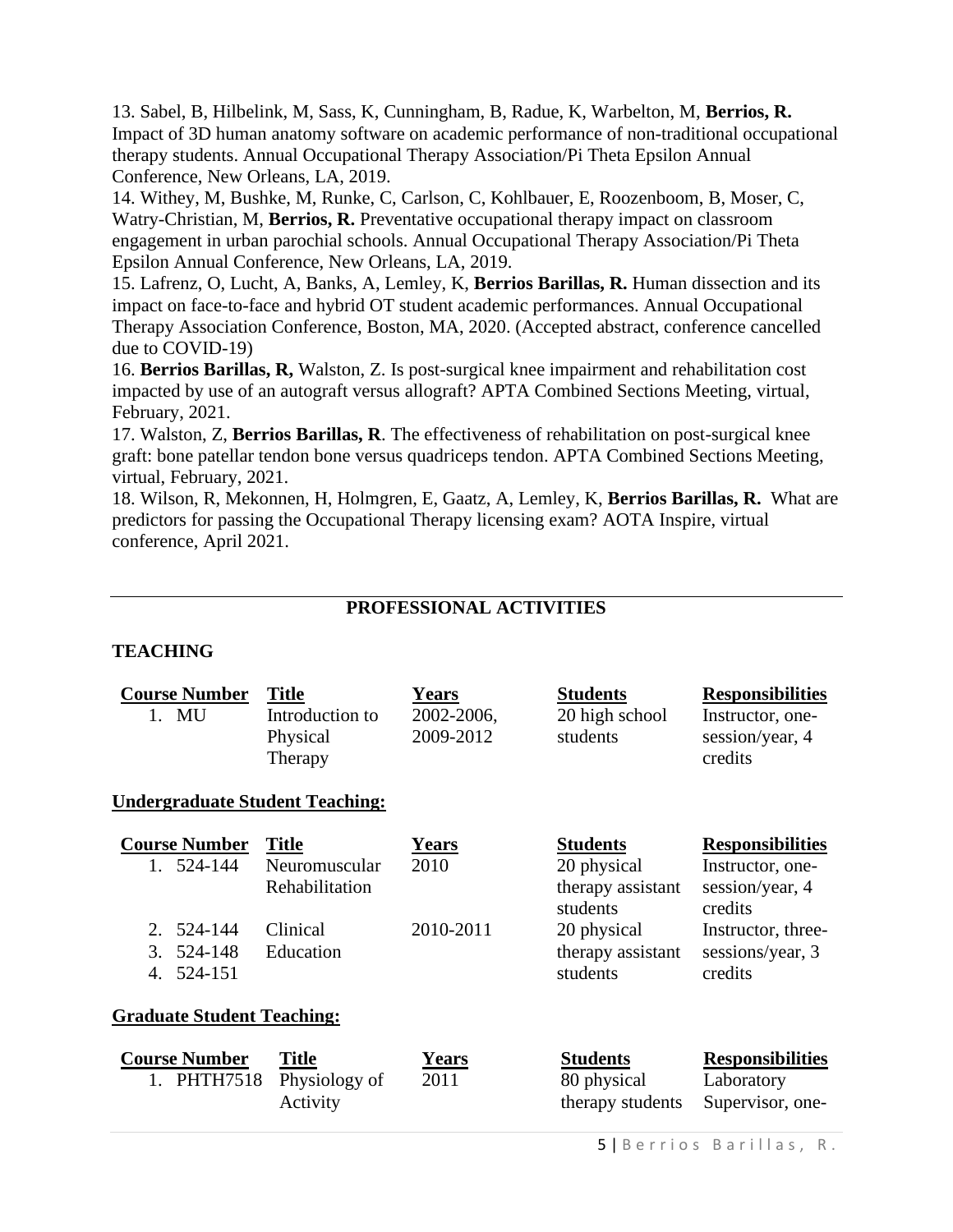|                        |                 |                               |           |                                     | session/year, 4<br>credits                           |
|------------------------|-----------------|-------------------------------|-----------|-------------------------------------|------------------------------------------------------|
| $\mathcal{D}_{\alpha}$ | <b>PHTH7932</b> | Advanced<br>Neurologic PT     | 2014      | 25 physical<br>therapy students     | Instructor, one-<br>session/year, 2<br>credits       |
| 3.                     | OT550           | Human Gross<br>Anatomy        | 2016-2019 | 28 occupational<br>therapy students | Instructor, three-<br>sessions/year, 6<br>credits    |
| 4.                     | OT582           | Scientific<br>Inquiry III     | 2016-2020 | 28 occupational<br>therapy students | Instructor, one-<br>session/year, 3<br>credits       |
| 5.                     | OT503           | Functional<br>Anatomy         | 2020      | 28 occupational<br>therapy students | Instructor, three-<br>sessions/year, 4<br>credits    |
| 6.                     | <b>OT501</b>    | APA &<br>Scholarly<br>Writing | 2020      | 28 occupational<br>therapy students | Instructor, three-<br>sessions/year, 1<br>credit     |
| 7.                     | OT513           | Kinesiology &<br>Orthopedics  | 2020      | 28 occupational<br>therapy students | Co-Instructor,<br>one-<br>session/year, 4<br>credits |

## **Curriculum Development/Teaching Products/Media Products:**

| 1. 2002        | Introduction to Physical Therapy, pre-college PT curriculum           |
|----------------|-----------------------------------------------------------------------|
| 2. 2017-2019   | Functional Anatomy Education, anatomy curriculum for graduate OT      |
|                | program                                                               |
| 3. 2017-2019   | Research in Practice, 4 course series of evidence-based practice      |
|                | curriculum for graduate OT program                                    |
| 4. 2017-2019   | APA Scholarly Writing, citation and scholarly writing curriculum for  |
|                | graduate OT program                                                   |
| 5. 2020        | Upper Extremity Kinesiology & Orthopedics, musculoskeletal curriculum |
|                | for graduate OT program                                               |
| $\blacksquare$ |                                                                       |

### **Mentoring:**

- 1. 2005 Clinical Instructor, Charlene Marshall: PT
- 2. 2008 Clinical Instructor, Kyle Webb: PT, MU Laboratory Instructor<br>3. 2009 Clinical Instructor, Eddie Monroy: PT, MU Instructor, Certified
- 3. 2009 Clinical Instructor, Eddie Monroy: PT, MU Instructor, Certified Wound Care Specialist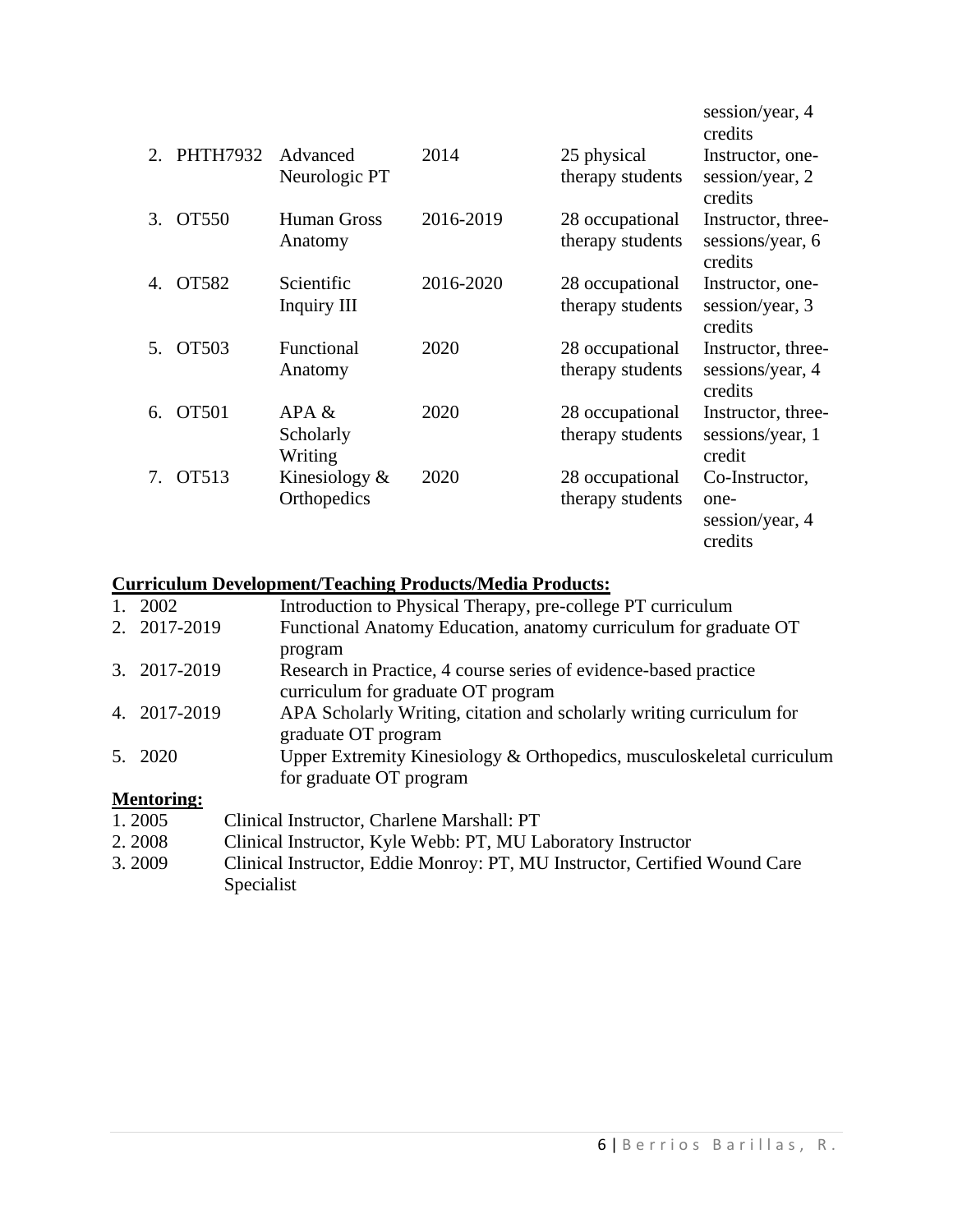### **RESEARCH**

**Prior Grant Support:**

| Grant    | <b>Grant Title</b> |                            | Role in Project    | Years Inclusive | Source \$          |
|----------|--------------------|----------------------------|--------------------|-----------------|--------------------|
| Number   |                    |                            |                    |                 | Amount             |
| (funded) | 1.                 | Clinical                   | 75% effort         | 2011-2015       | \$121,000          |
|          |                    | Translational              | (graduate)         |                 | (direct)           |
|          |                    | Rehabilitation &           | researcher)        |                 |                    |
|          |                    | <b>Health Sciences</b>     |                    |                 |                    |
|          |                    | Fellowship, MU             |                    |                 |                    |
|          |                    | 2. R21 Fellowship,         | 75% effort         | 2014-2016       | $$51,125$ (direct) |
|          |                    | MU & UWM                   | (research          |                 |                    |
|          |                    |                            | associate)         |                 |                    |
|          |                    |                            |                    |                 |                    |
|          | 3.                 | Shopko Foundation          | 5% effort (PI)     | 2016-2017       | \$1000 (direct)    |
|          |                    | Grant                      |                    |                 |                    |
|          |                    | 4. We Energies             | 5% effort (PI)     | 2016-2017       | $$500$ (direct)    |
|          |                    | <b>Foundation Grant</b>    |                    |                 |                    |
|          |                    |                            |                    |                 |                    |
|          |                    | 5. Concordia               | 10% effort (PI)    | 2017-2018       | \$800 (direct)     |
|          |                    | <b>Intramural Research</b> |                    |                 |                    |
|          |                    | Grant                      |                    |                 |                    |
|          |                    | 6. Concordia               |                    | 2016-2020       |                    |
|          |                    | <b>Intramural Teaching</b> | 10% effort (PI)    |                 | \$4780 (direct)    |
|          |                    | Grant                      |                    |                 |                    |
|          |                    |                            |                    |                 |                    |
|          | 7.                 | Concordia                  | $10\%$ effort (PI) | 2020            | \$3600 (direct)    |
|          |                    | <b>Intramural Research</b> |                    |                 |                    |
|          |                    | Grant                      |                    |                 |                    |

### **LIST of CURRENT RESEARCH INTERESTS**

➢ Anatomy education, musculoskeletal pathology, health disparities

### **INVITED SEMINARS AND LECTURESHIPS**

Local Presentations

- 1. 1996-2015, Health Careers Opportunity Program, Marquette University, Milwaukee, WI
- 2. 2002-2011, Aurora Health Care In-services, Aurora Health Care, Milwaukee, WI
- 3. 2010, Clinical Performance Instrument Training, Gateway Technical College, Kenosha, WI
- 4. 2011, Advanced Principles & Instrumentation in Biomechanics, Marquette University, Milwaukee, WI
- 5. 2013-2014, Neurophysiology, Marquette University, Milwaukee, WI
- 6. 2017, Shoulder Pain: Musculoskeletal or Visceral Origin, Concordia University-WI, Mequon, WI